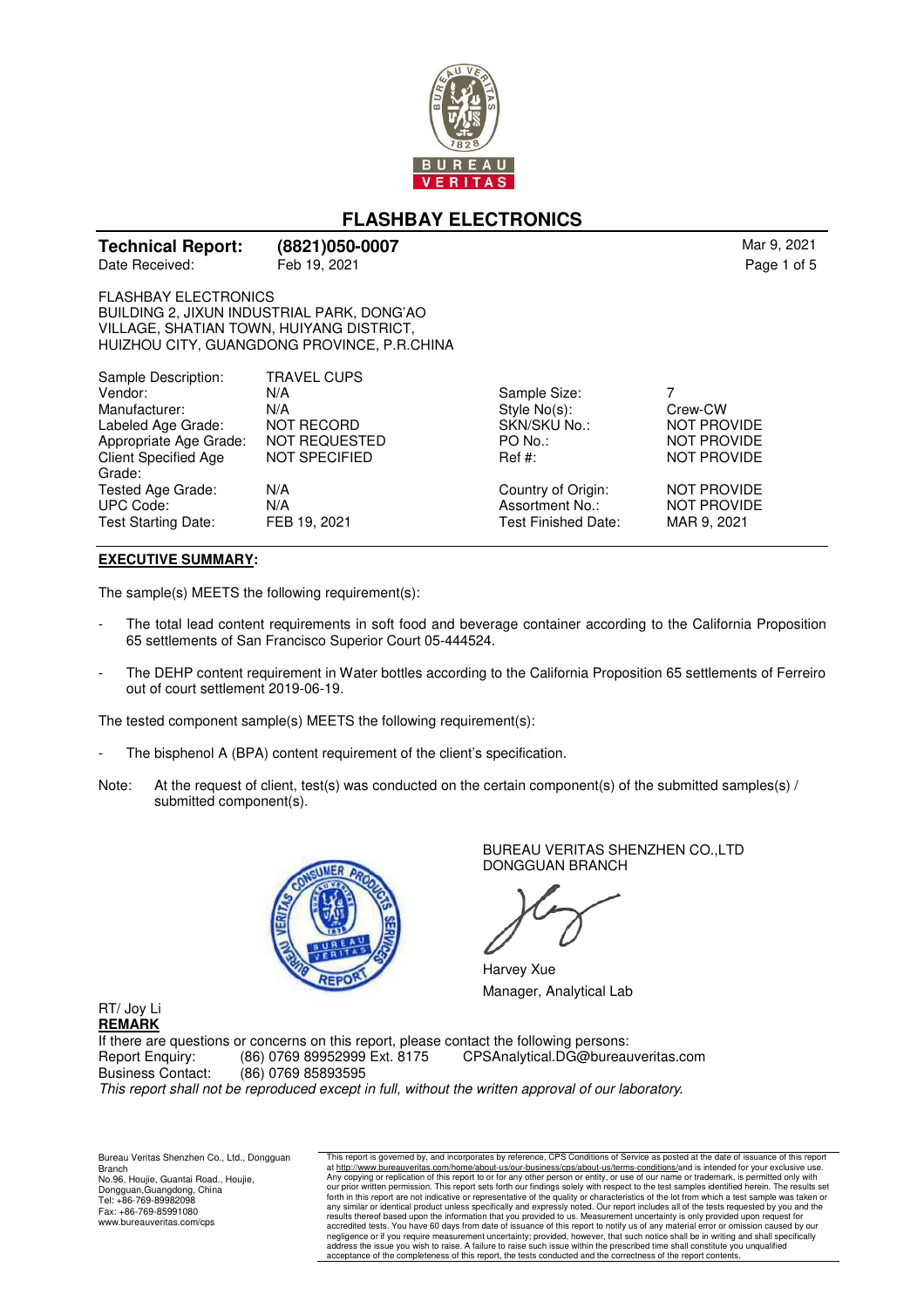

FLASHBAY ELECTRONICS Technical Report: **(8821)050-0007** Mar 9, 2021 Page 2 of 5

# **Tested Component(s) Description List:**

| Test Item(s) | Item / Component Description(s) | Location(s)     | Style(s) |
|--------------|---------------------------------|-----------------|----------|
| 1001         | Transparent plastic             | Lid             | ۰.       |
| 1002         | Translucent soft plastic        | Sear ring(part) | ۰.       |
| 1003         | Silvery metal                   | Body            | -        |
| 1004         | Red coating                     | Logo            | -        |
| 1005         | Grey coating                    | Logo            | -        |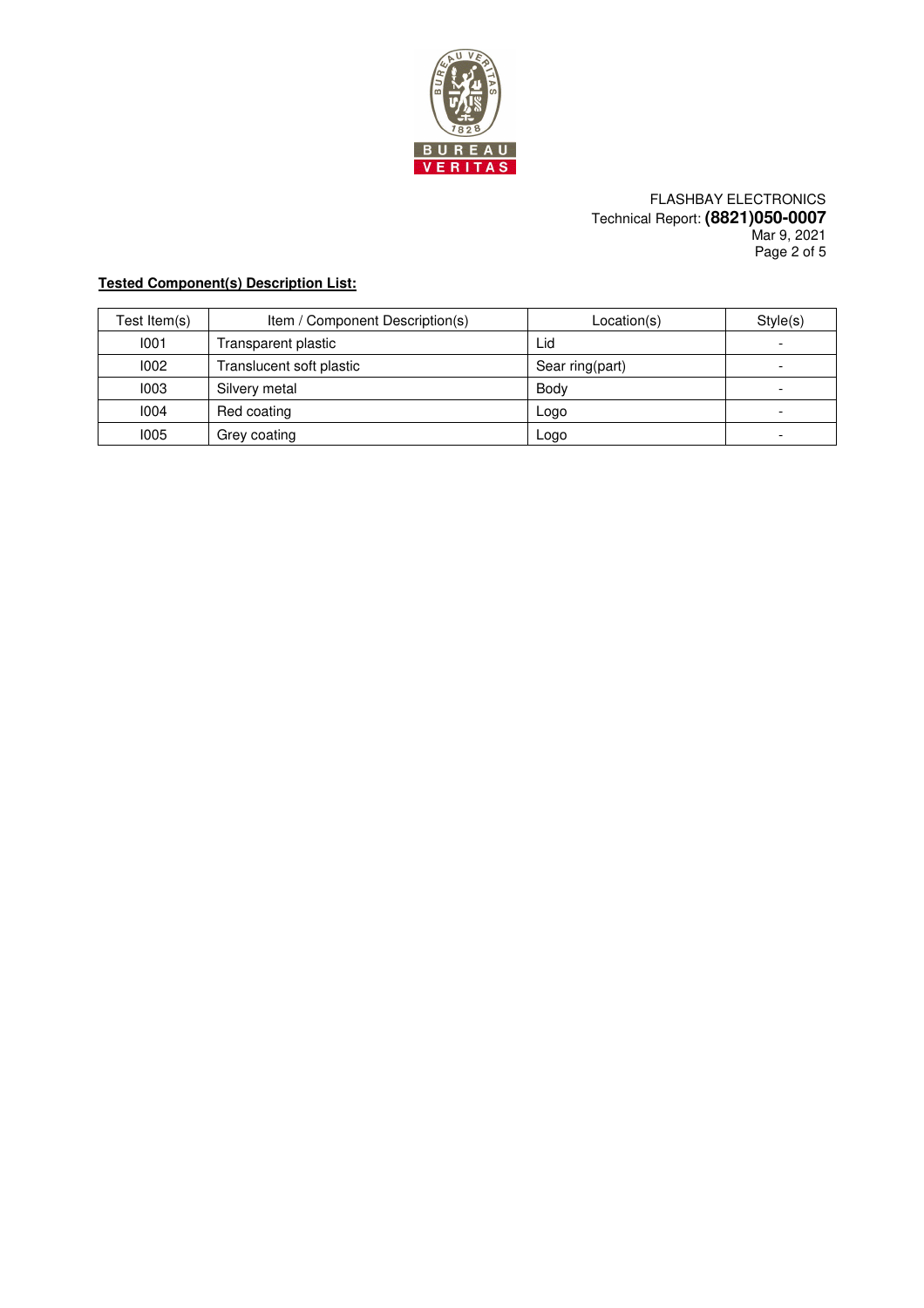

FLASHBAY ELECTRONICS Technical Report: **(8821)050-0007** Mar 9, 2021 Page 3 of 5

### **RESULTS:**

**Total Lead Content in Soft Food and Beverage Container – California Proposition 65 settlements of San Francisco Superior Court 05-444524** 

| <b>Test Method</b> |         | Acid digestion / EPA 3050B Microwave digestion followed by Atomic Absorption<br>Spectrophotometry or Inductively Coupled Plasma Spectrometer |       |             |
|--------------------|---------|----------------------------------------------------------------------------------------------------------------------------------------------|-------|-------------|
| Maximum            | Type I  | Interior lining and exterior PVC material: 200 mg/kg                                                                                         |       |             |
| Allowable Limit:   | Type II | Exterior surface coating: 600 mg/kg                                                                                                          |       |             |
| Test Item(s)       | Type    | Result<br>Total Lead (Pb)                                                                                                                    | Unit  | Conclusion  |
| 1001               |         | ND.                                                                                                                                          | mg/kg | <b>PASS</b> |
| 1002               |         | ND.                                                                                                                                          | mg/kg | <b>PASS</b> |
| 1003               |         | ND.                                                                                                                                          | mg/kg | <b>PASS</b> |
| 1004               | Ш       | ND.                                                                                                                                          | mg/kg | <b>PASS</b> |
| 1005               |         | ND.                                                                                                                                          | mg/kg | <b>PASS</b> |

Note / key:

 ND = Not detected mg/kg = milligram(s) per kilogram Detection Limit (mg/kg) : 10

### **Phthalate (DEHP) Content in Water bottles – California Proposition 65 settlement of Ferreiro out of court settlement 2019-06-19**

| <b>Test Method</b><br>With reference to CPSC-CH-C1001-09.4 |             |      |             |
|------------------------------------------------------------|-------------|------|-------------|
| Maximum<br>Allowable Limit:                                | 0.1%        |      |             |
| Test Item(s)                                               | Result      | Unit | Conclusion  |
|                                                            | <b>DEHP</b> |      |             |
| 1001                                                       | <b>ND</b>   | %    | <b>PASS</b> |
| 1002                                                       | <b>ND</b>   | %    | <b>PASS</b> |

Note / key:

 DEHP = Di(2-ethylhexyl) phthalate ND = Not detected % = percent 10000 mg/kg = 1 % mg/kg = milligram(s) per kilogram Detection Limit (%) : 0.005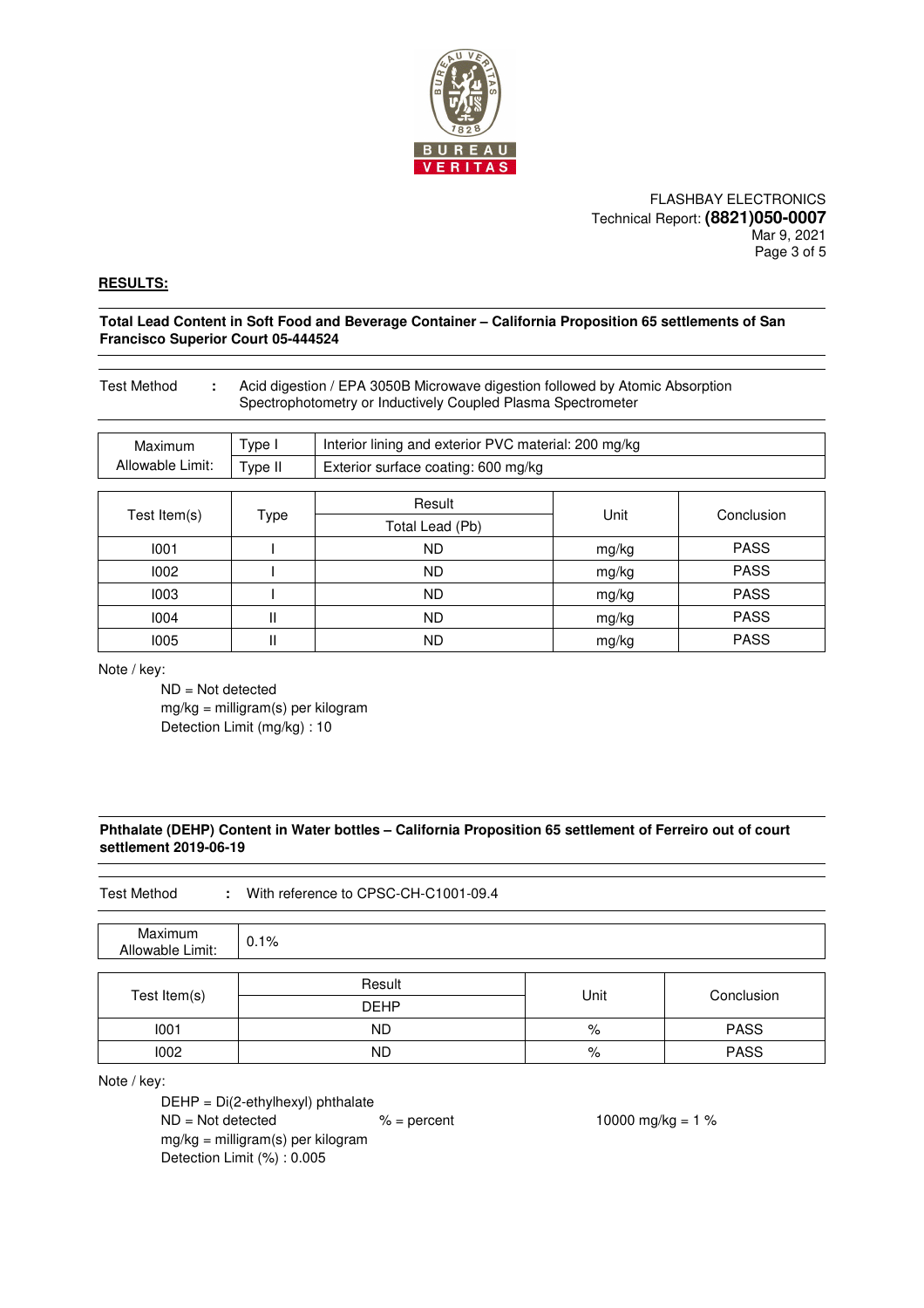

### FLASHBAY ELECTRONICS Technical Report: **(8821)050-0007** Mar 9, 2021 Page 4 of 5

## **RESULTS:**

# **Bisphenol A (BPA) Content – Client's Specification**

| Test Method                           | Sample was extracted with organic solvent and then analyzed by ultra performance liquid<br>chromatography with tandem mass spectrometry (UPLC-MS-MS). |
|---------------------------------------|-------------------------------------------------------------------------------------------------------------------------------------------------------|
| $P^{\text{linear}} \cap \text{limit}$ | $0.1$ malka                                                                                                                                           |

| Chent's Limit : | U. I Mg/Kg        |       |             |
|-----------------|-------------------|-------|-------------|
|                 |                   |       |             |
| Test Item(s)    | Result            | Unit  | Conclusion  |
|                 | Bisphenol A (BPA) |       |             |
| 1001            | <b>ND</b>         | mg/kg | <b>PASS</b> |
| 1002            | <b>ND</b>         | mg/kg | <b>PASS</b> |
| 1005            | <b>ND</b>         | mg/kg | <b>PASS</b> |

Note / key:

 ND = Not detected mg/kg = milligram(s) per kilogram Detection Limit (mg/kg) : 0.1